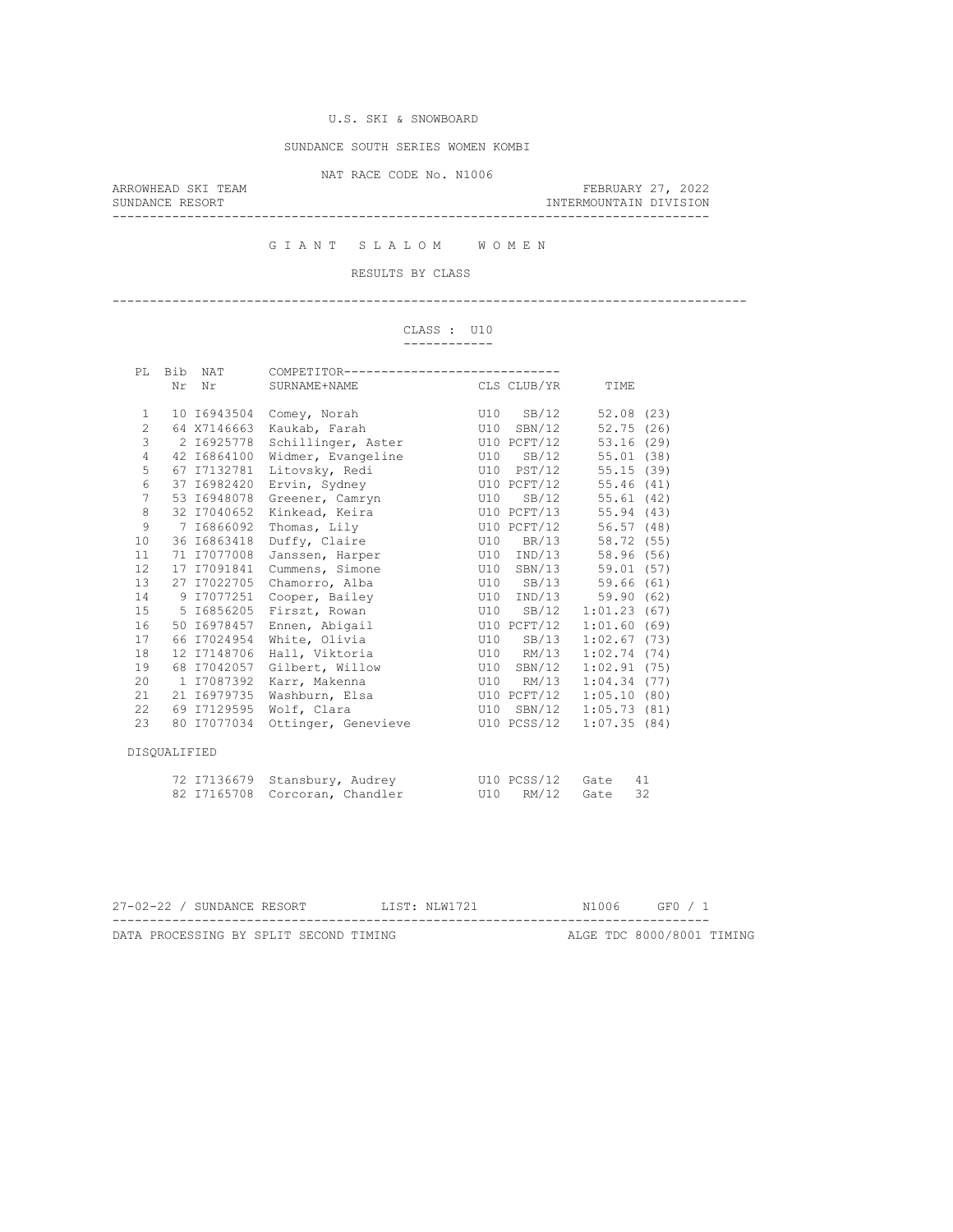## SUNDANCE SOUTH SERIES WOMEN KOMBI

NAT RACE CODE No. N1006<br>ARROWHEAD SKI TEAM

ARROWHEAD SKI TEAM FEBRUARY 27, 2022 SUNDANCE RESORT **INTERMOUNTAIN DIVISION** 

--------------------------------------------------------------------------------

 CLASS : U12 ------------

|    | PL Bib NAT | COMPETITOR-----------------------------                                                                                                                                                                                                                                            |  |                  |                           |
|----|------------|------------------------------------------------------------------------------------------------------------------------------------------------------------------------------------------------------------------------------------------------------------------------------------|--|------------------|---------------------------|
| Nr | Nr         | SURNAME+NAME                                                                                                                                                                                                                                                                       |  | CLS CLUB/YR TIME |                           |
|    |            |                                                                                                                                                                                                                                                                                    |  |                  |                           |
|    |            |                                                                                                                                                                                                                                                                                    |  |                  |                           |
|    |            |                                                                                                                                                                                                                                                                                    |  |                  |                           |
|    |            |                                                                                                                                                                                                                                                                                    |  |                  |                           |
|    |            |                                                                                                                                                                                                                                                                                    |  |                  |                           |
|    |            |                                                                                                                                                                                                                                                                                    |  |                  |                           |
|    |            |                                                                                                                                                                                                                                                                                    |  |                  |                           |
|    |            |                                                                                                                                                                                                                                                                                    |  |                  |                           |
|    |            |                                                                                                                                                                                                                                                                                    |  |                  |                           |
|    |            |                                                                                                                                                                                                                                                                                    |  |                  |                           |
|    |            |                                                                                                                                                                                                                                                                                    |  |                  |                           |
|    |            |                                                                                                                                                                                                                                                                                    |  |                  |                           |
|    |            |                                                                                                                                                                                                                                                                                    |  |                  |                           |
|    |            |                                                                                                                                                                                                                                                                                    |  |                  |                           |
|    |            |                                                                                                                                                                                                                                                                                    |  |                  |                           |
|    |            |                                                                                                                                                                                                                                                                                    |  |                  |                           |
|    |            |                                                                                                                                                                                                                                                                                    |  |                  |                           |
|    |            |                                                                                                                                                                                                                                                                                    |  |                  |                           |
|    |            |                                                                                                                                                                                                                                                                                    |  |                  |                           |
|    |            |                                                                                                                                                                                                                                                                                    |  |                  |                           |
|    |            |                                                                                                                                                                                                                                                                                    |  |                  |                           |
|    |            |                                                                                                                                                                                                                                                                                    |  |                  |                           |
|    |            |                                                                                                                                                                                                                                                                                    |  |                  |                           |
|    |            |                                                                                                                                                                                                                                                                                    |  |                  |                           |
|    |            |                                                                                                                                                                                                                                                                                    |  |                  |                           |
|    |            |                                                                                                                                                                                                                                                                                    |  |                  |                           |
|    |            |                                                                                                                                                                                                                                                                                    |  |                  |                           |
|    |            |                                                                                                                                                                                                                                                                                    |  |                  |                           |
|    |            |                                                                                                                                                                                                                                                                                    |  |                  |                           |
|    |            |                                                                                                                                                                                                                                                                                    |  |                  |                           |
|    |            |                                                                                                                                                                                                                                                                                    |  |                  |                           |
|    |            |                                                                                                                                                                                                                                                                                    |  |                  |                           |
|    |            |                                                                                                                                                                                                                                                                                    |  |                  |                           |
|    |            |                                                                                                                                                                                                                                                                                    |  |                  |                           |
|    |            |                                                                                                                                                                                                                                                                                    |  |                  |                           |
|    |            |                                                                                                                                                                                                                                                                                    |  |                  |                           |
|    |            |                                                                                                                                                                                                                                                                                    |  |                  |                           |
|    |            |                                                                                                                                                                                                                                                                                    |  |                  |                           |
|    |            |                                                                                                                                                                                                                                                                                    |  |                  |                           |
|    |            |                                                                                                                                                                                                                                                                                    |  |                  |                           |
|    |            | CA SAN 641 CONFERENCE (15 CM)<br>16 Nr 6789260 Edges (1100-111)<br>2 4 T6831844 Abbott, Cleo 112 SS2/10 43.65 (2)<br>3 16831844 Abbott, Cleo 112 SS2/10 43.65 (2)<br>3 1683268 Hijawi, Hanah 113 SS2/10 44.61 (4)<br>3 100 16932626 Nr<br>27-02-22 / SUNDANCE RESORT LIST: NLW1721 |  |                  |                           |
|    |            | DATA PROCESSING BY SPLIT SECOND TIMING                                                                                                                                                                                                                                             |  |                  | ALGE TDC 8000/8001 TIMING |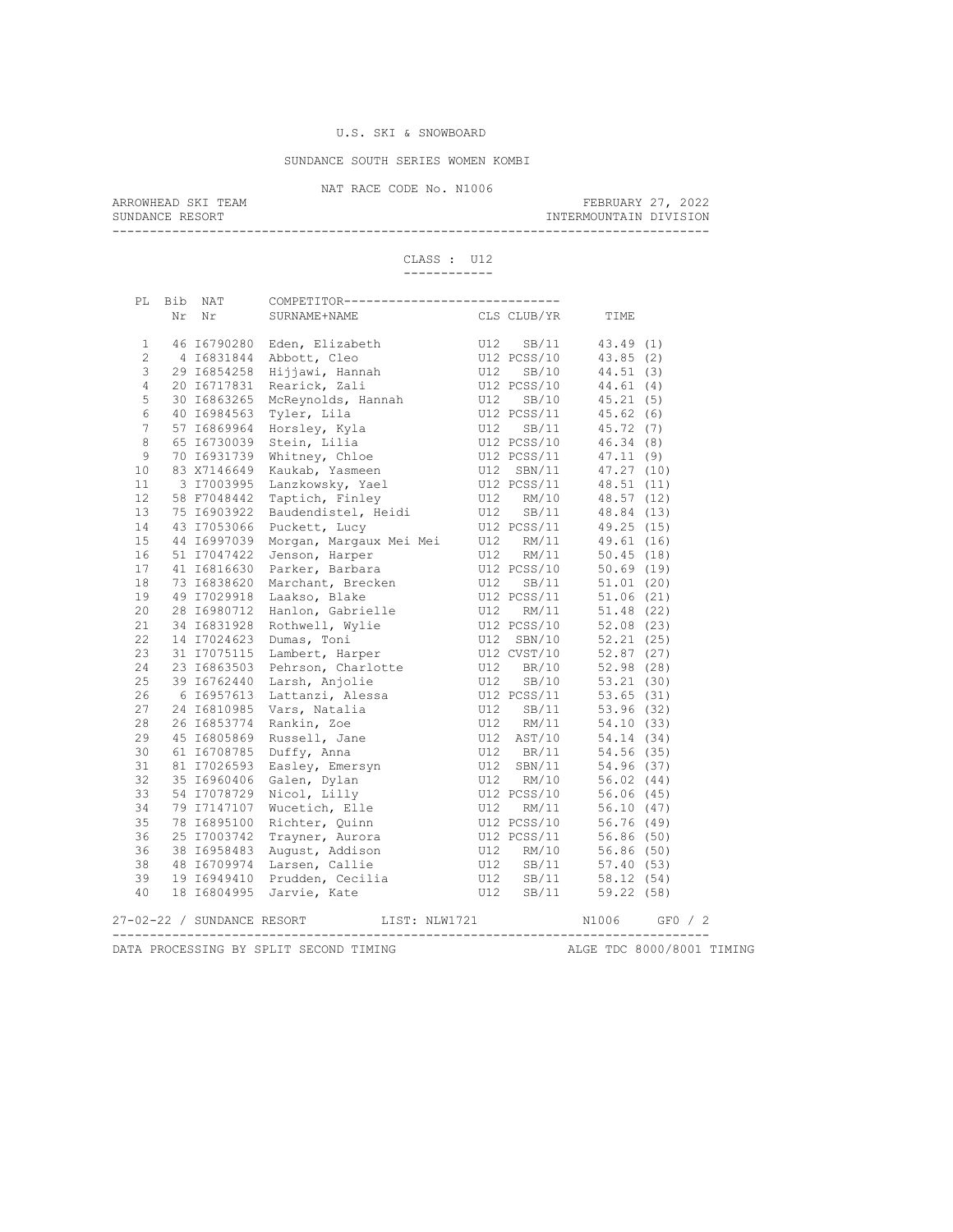#### SUNDANCE SOUTH SERIES WOMEN KOMBI

NAT RACE CODE No. N1006<br>ARROWHEAD SKI TEAM

ARROWHEAD SKI TEAM FEBRUARY 27, 2022 SUNDANCE RESORT **INTERMOUNTAIN DIVISION** 

--------------------------------------------------------------------------------

#### CLASS : U12 ------------

| PT.  | Bib | NAT         | COMPETITOR---------------------- |     |             |                |      |
|------|-----|-------------|----------------------------------|-----|-------------|----------------|------|
|      | Nr  | Nr          | SURNAME+NAME                     |     | CLS CLUB/YR | TIME           |      |
|      |     |             |                                  |     |             |                |      |
| 41   |     | 16 17024596 | Baker, Picabo                    |     | U12 SBN/10  | 59.30 (59)     |      |
| 42   |     | 52 17089429 | Knoll, Cassandra                 |     | U12 BR/11   | 59.39(60)      |      |
| 43   |     | 55 17141347 | Fallis, Ruby                     |     | U12 SBN/10  | 1:00.08(63)    |      |
| 44   |     | 8 16948081  | Sell, Charlotte                  |     | U12 PCFT/11 | 1:00.31(64)    |      |
| 45   |     | 47 I7053170 | Booth, Addison                   |     | U12 PCSS/11 | 1:01.12(65)    |      |
| 46   |     | 77 17134401 | Stewart, Willa                   | U12 | BR/11       | 1:01.40        | (68) |
| 47   |     | 84 16949630 | Bischoff, Olivia                 | U12 | BR/11       | 1:01.67(70)    |      |
| 48   |     | 63 16867673 | Balog, Jane                      | U12 | SB/10       | 1:02.07(71)    |      |
| 49   |     | 33 I6753643 | Lipson, Callie                   | U12 | RM/10       | 1:02.32(72)    |      |
| 50   |     | 22 17035859 | Daly, Sydney                     |     | U12 PCSS/10 | 1:03.54        | (76) |
| 51   |     | 76 I7090588 | Chen, Evelyn                     | U12 | RM/10       | 1:04.81(78)    |      |
| 52   |     | 62 I7078004 | Kleiner, Sophia                  |     | U12 CVST/10 | 1:04.86(79)    |      |
| 53   |     | 59 I7138403 | Cover, Chloe                     | U12 | SBN/11      | $1:06.49$ (83) |      |
| 54   |     | 60 16827412 | Knopp, Kate                      |     | U12 BR/11   | 1:08.28        | (85) |
| 55   |     | 74 17040697 | Nodelanglois, Gabrielle          |     | U12 SB/11   | 1:09.87(86)    |      |
| 56   |     | 11 16865460 | Goldstone, Sara                  |     | U12 PCFT/10 | 1:10.60(87)    |      |
|      |     |             |                                  |     |             |                |      |
| DTD. |     | NOT START   |                                  |     |             |                |      |

56 I6787539 Vallieres, Olivia U12 PCSS/11

# DID NOT FINISH

| 13 16793209 Moise, Lena |  | U12 SOL/11 |
|-------------------------|--|------------|
|                         |  |            |

# DISQUALIFIED

| 15 E6883024 Maye, Brooklyn |  |  |  |  | U12 IND/11 Gate 42 |  |
|----------------------------|--|--|--|--|--------------------|--|
|----------------------------|--|--|--|--|--------------------|--|

#### CLASS : U14 ------------

| PT.           | Nr | Bib NAT<br>Nr              | COMPETITOR--<br>SURNAME+NAME           |               | CLS CLUB/YR | TIME       |                           |
|---------------|----|----------------------------|----------------------------------------|---------------|-------------|------------|---------------------------|
|               |    | 87 17036561                | Flach, Tatum                           |               | U14 PCFT/09 | 49.09 (14) |                           |
| $\mathcal{L}$ |    | 94 17036581                | Flach, Hadley                          |               | U14 PCFT/09 | 49.61 (16) |                           |
| 3             |    | 85 16787858                | Smith, Catalina                        |               | U14 PCFT/09 | 54.67 (36) |                           |
| 4             |    | 95 16863833                | Williams, Jordan                       |               | U14 PCSS/09 | 55.28(40)  |                           |
| 5.            |    | 89 16890173                | Watson, Lola                           |               | U14 AST/09  | 56.07(46)  |                           |
|               |    | 27-02-22 / SUNDANCE RESORT |                                        | LIST: NLW1721 |             | N1006      | GFO / 3                   |
|               |    |                            | DATA PROCESSING BY SPLIT SECOND TIMING |               |             |            | ALGE TDC 8000/8001 TIMING |